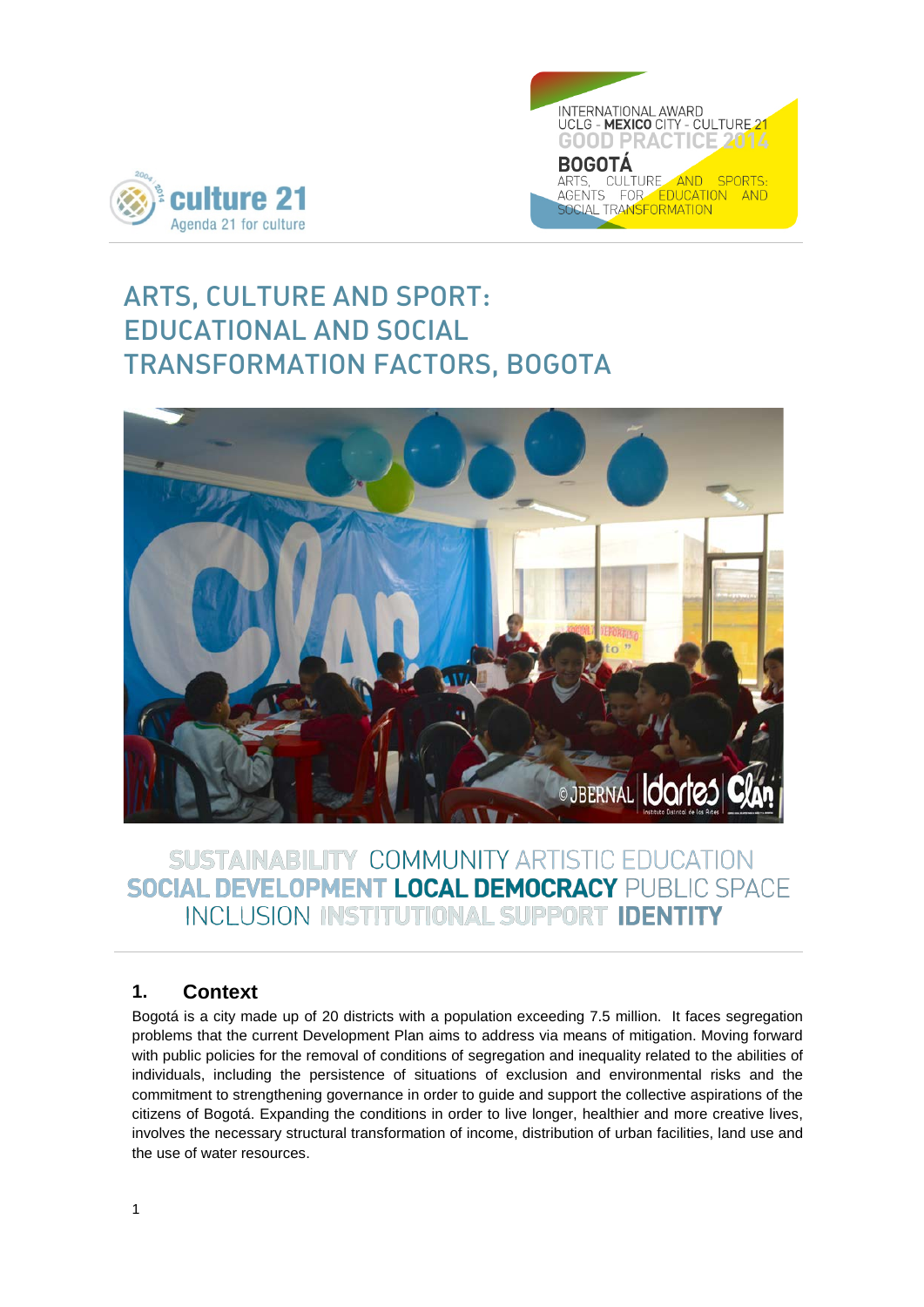Building a democratic, modern, sustainable, diverse and productive city for Bogotá means redefining its society's policy priorities in the XXI century, one of its principles being the prevalence of general interests over individual interests and the defence and strengthening of the public, placing protection of life as the basis of public action, providing opportunities for the performance of individual and collective capacities, equality on all levels of human existence, guaranteeing the right to the city.

For several decades and in an attempt to increase coverage, the hours of the school day had been declining, leading to the very notion of democratic ownership of the symbolic and cultural capital, based on the rationale of the school, being adversely affected. At the same time and under restricted conceptions of the cognitive development of the subject, in those few hours, there was an emphasis on curricula that valued the dimension of positivist rational thought in the individual, excluding other dimensions such as emotional, communicative and expressive aspects and especially in terms of creation and play, which are indispensable and part of the basis of access to the symbolic and cultural capital. The assets that the school was offering were increasingly less related to achievements and attainments relating to the subject.

## THE PROJECT AIMS TO RAISE THE SOCIAL STATUS AND THE ACCESS TO AND ENJOYMENT OF ARTISTIC, CULTURAL AND SPORTING EVENTS.

This led the artistic experience, in terms of practice and enjoyment, to becoming one of the issues performed increasingly out of school, while in contrast, the surroundings are frantically transformed by multiple and diverse flows of communication and expression and multiple languages and codes, which reconfigures corporeality. The distance between the subject and the surroundings is thus deepened; the contemporary achievements of society and the possibility of appropriating the knowledge needed for the performance as individuals, are denied. This perverse dynamic has an effect on various levels and in all districts of Bogotá. It is necessary for art and sport to be included in the school curriculum as necessary and constitutive expertise, i.e. knowledge of the field, in its own way, defining the character of the learner and in line with the characteristics of the contemporary world.



## **2. Bogotá and culture**

The Department of Culture, Recreation and Sport pointed out, in 2012, at the start of the current Development Plan, that 'Bogotá Humana' wanted to increase the coverage of the supply of cultural, recreational and sports goods and services offered by the sector, either publicly and / or in partnership with the private sector. Also, human talent training was sought to be increased by 60% for culture, recreation and sport agents and organisations of sector.

Another major purpose of the plan was to grow the artistic, sporting and physical activity of the citizens by 5% and generate 5,000 job opportunities in the cultural, recreation, sport and physical activity sectors. Another proposed increase was in the readability rate of citizens by 10% and by the same percentage in artistic and cultural production, encouraged or supported by the public sector. And also, generating 5000 job opportunities in the sector activities.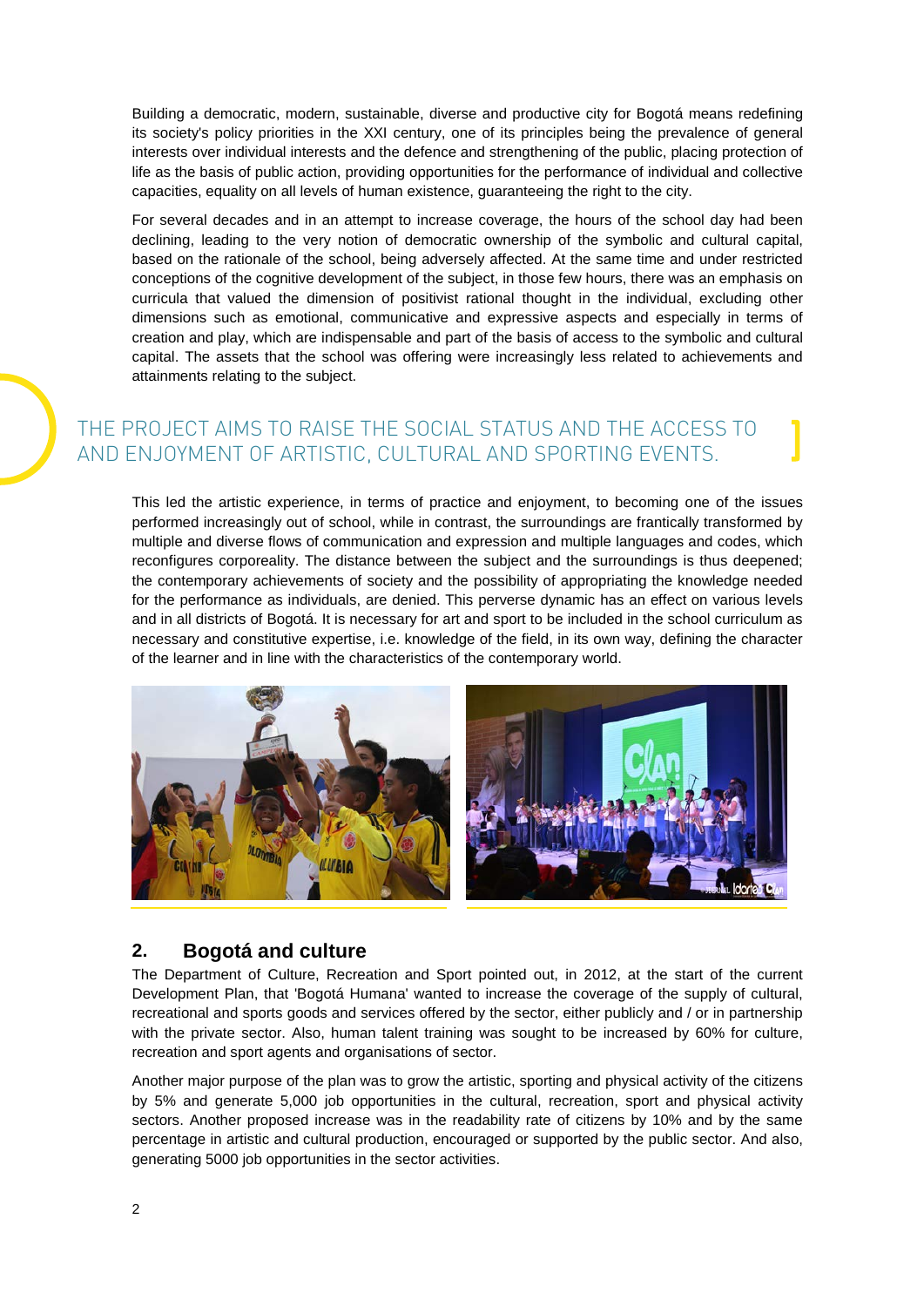Other major proposals included reducing the rate of sedentary persons aged 13 years and over by 5%, adding 7% to cultural assets (BIC) and increasing the supply of public space on 2 UPZ (Zonal Planning Unit ) with critical shortage. The Department reported that the shortage of cultural and sports facilities in locations that are deficient will be reduced by 2 points and that they are developing seven policy agendas for strengthening the fields of industry and consecration of cultural rights. Currently, these goals are developed in different programmes and projects and have shown results and impact on the accountability of 2013, attached to this form.

The Strategic Plan of Bogotá of 30 January 2014, establishes, in Article 1 concerning the Department of Culture, Recreation and Sport (SCRD): "We are the company leading the district public sector of culture, recreation and sport, to achieve the guarantee of rights and promotion of cultural freedoms of the citizens of Bogotá: through concerted public policy and a comprehensive management approach with a focus on the territory and population as essential conditions for quality of life, sustainability and democracy in the city". It is worth pointing out that the concept of sustainable development is included as a basis for projects to be developed by the SCRD and particularly "Educators and Social Transformation", unites the relationship between culture and sustainable development, according to the following items:

- (1) Development of our own cultural sectors (namely heritage, creativity, cultural industries, arts, cultural tourism): The project model is certainly innovative. It goes beyond including the arts and sports education as a guarantee of cultural rights of children and guarantees a quality education. Engagement of new agents in the education system such as artistic groups, trainers and athletes, and opening the borders of school parks and special areas for sport and arts, involving the promotion of specific transformations in school life, in the school experience.
- (2) Culture recognised in all public policies: A policy of artistic and sports education from the earliest stage, it is no longer only posed to train professional artists and athletes. The cultural policy should take responsibility both for early artistic education, based on cultural democracy, and the sustainability of creative, productive and competitive organisations. The sports policy should take responsibility both for early sports education, and the sustainability of sports, productive and competitive organisations.
- (3) Creativity challenges related to human development and freedom: The District Human Development Plan of Bogotá 2012-2016, established under the framework of the *Construction of knowledge programme: Inclusive, diverse and quality Education for enjoyment and learning,* the priority project 'Educational Day' of 40 hours for Academic Excellence and Integral Training, whose goal is to "(...) the development of the city as a space for exercising active and peaceful citizenship, culture and art, sport, respect for nature and scientific thinking", requiring shared and joint work between the education sector and the cultural, recreational and sports sectors of the city.

IN THE LONGER TERM, THIS ARTICULATED PROCESS OF THE TWO SECTORS CULTURE AND EDUCATION, WHICH IS SYSTEMATISED AND EVALUATED, WILL SERVE AS AN EXAMPLE TO OTHER CITIES THAT ARE SEEKING TO INTEGRATE ARTS, CULTURE AND SPORT INTO EDUCATION FOR ACADEMIC EXCELLENCE AND COMPREHENSIVE TRAINING.

## **3. Objectives and implementation of the project**

#### 3.1. Objective

Incorporate artistic, cultural and sports education by involving the cultural sector in the school day for 40 hours in educational institutions as a basis for comprehensive training for the balanced, creative, cognitive, emotional, aesthetic and social development of children and youths.

#### 3.2. Results

**In 2013, 50,502 children and adolescents were served in the sector, of which:**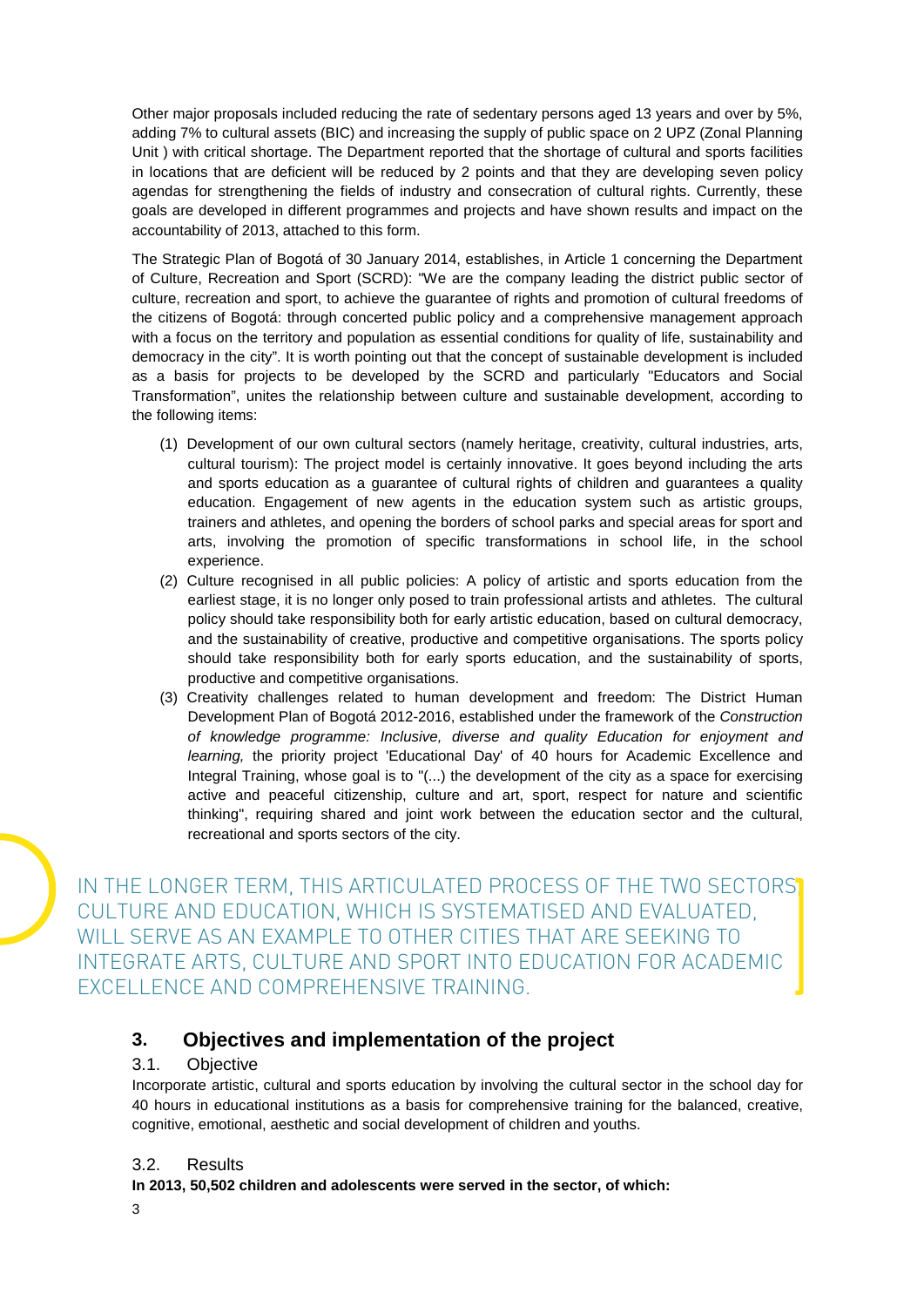- 31,146 children and adolescents benefited, in 52 public schools in 17 locations and 26 sporting disciplines;
- 14,235 children were served in 13 local centres of Arts for Children and Youths CLAN, provided in the towns of Rafael Uribe U, Ciudad Bolivar (3) Suba (2), Engativá, Bosa (2), Barrios Unidos (2) , Fontibón and Kennedy and in other spaces;
- 5,121 children and youths were served by centres for music, theatre and of these 505 in heritage of the Citizenship axis.

**104 related organisations:** 84 organisations and artistic and musical groups and organisations involved 20 centres for sport.

#### **Training of trainers:**

- 899 teaching artists and 463 instructors were hired at sports centres linked to the training of children, adolescents and youths;
- 69 Quotas for scholarships of professions in the arts; 300 instructors in the field of sport, physical activity and recreation trained through a diploma; and 100 musicians in training courses at the National University;
- 2 Universities worked on proposed models for monitoring and assessing the involvement of culture in 40x40. The IDRD conducted a study on various aspects associated with the sports training of students with instruments applied to more than 6,500 children.

THE OBJECTIVE IS TO INCORPORATE ARTISTIC, CULTURAL AND SPORTS EDUCATION THROUGH THE PARTICIPATION OF THE CULTURAL SECTOR IN THE SCHOOL DAY OF 40 HOURS IN EDUCATIONAL INSTITUTIONS AS A BASIS FOR COMPREHENSIVE TRAINING FOR THE BALANCED, CREATIVE, COGNITIVE, EMOTIONAL, SOCIAL AND AESTHETIC DEVELOPMENT OF CHILDREN AND YOUNG PEOPLE.

#### 3.3. Prospects

| <b>ENTITIES</b> | <b>GOALS FOR</b><br>CHILDREN<br>2014 |
|-----------------|--------------------------------------|
| IDARTES         | 37,000                               |
| 0FB             | 7,800                                |
| <b>IDPC</b>     | 1,500                                |
| IDRD            | 45,000                               |
| TOTAL           | 91,300                               |

The immediate prospects for the intervention of the sector in 40x40 are concentrated on consolidating the model of care and strengthening cultural, artistic and sports agents for their involvement in the education of the children, adolescents and young people of Bogotá, as well as in a simultaneous process, compliance with the care goals for this year. In the longer term, this articulated process in the two sectors, culture and education, which is systematised and evaluated, will serve as an example for other cities seeking to integrate arts, culture and sport into education for academic excellence and comprehensive training.

### **4. Impacts**

#### 4.1. Impacts on local government

The local government will have more educators who consider culture as a pillar of social construction within the district scheme and coverage of culture in education will increase according to the growth sustained during these two years in office.

#### 4.2. Impacts on culture and cultural workers in the city

For arts and cultural organisations, receiving resources to strengthen their practices, having permanent action scenarios, expanding the scope of their public and their actions, participating in processes of training of trainers, generates a major impact because for the school community to receive training in fields that many actors defined as being "in debt" has represented a broad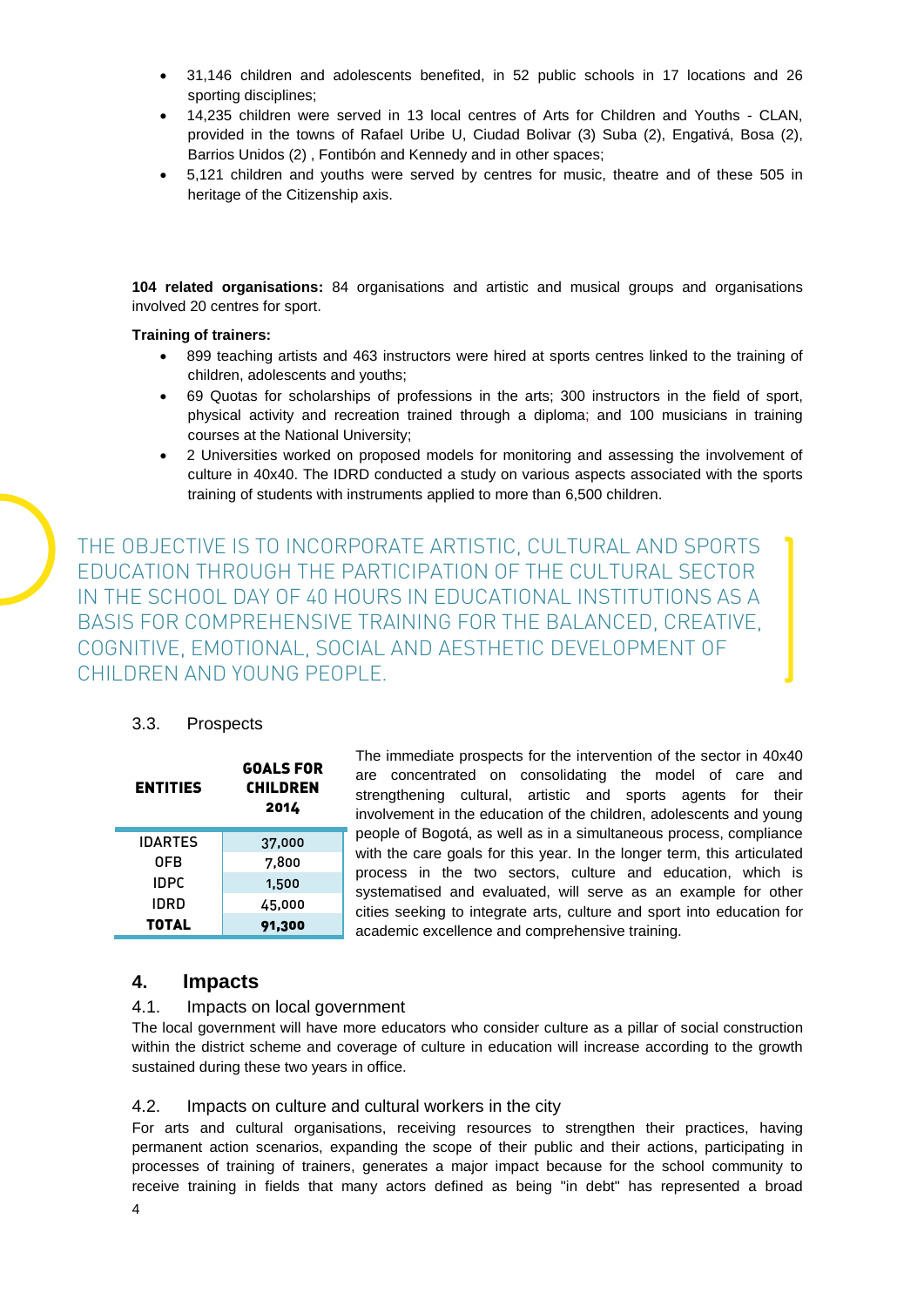perspective for the actions of their students, such as the school opening towards greater visibility scenarios and an increased generation of professional expectations. Along with the artist, school goes with the everyday life that constitutes the culture and art of the community, locality and territory.





- 4.3. Impact on the city / territory and its population
	- 31,146 children and adolescents benefited, in 52 public schools in 17 locations and 26 sporting disciplines;
	- 14,235 children were served in 13 local centres of Arts for Children and Youths CLAN, provided in the towns of Rafael Uribe U, Ciudad Bolivar (3) Suba (2), Engativá, Bosa (2), Barrios Unidos (2) , Fontibón and Kennedy;
	- 5,121 children and youths were served by centres for music, theatre and of these 505 in heritage of the Citizenship axis;
	- 84 organisations and artistic and musical groups;
	- 20 organisations linked to the centres for sport;
	- 899 teaching artists and 463 instructors were hired at sports centres linked to the training of children, adolescents and youths;
	- 69 Quotas for scholarships of professions in the arts; 300 instructors in the field of sport, physical activity and recreation trained through a diploma and 100 musicians in training courses at the National University;
	- 2 Universities worked on proposed models for monitoring and assessing the involvement of culture in 40x40;
	- The IDRD conducted a study on various aspects associated with the sports training of students with instruments applied to more than 6,500 children.

#### 4.4. Cross-disciplinary impacts

Undoubtedly, this programme faces many challenges. Evaluation is one of the most important of these. The expansion of the coverage, development and sustainability of equipment and the ongoing training of trainers, are also important challenges. However, achieving a greater social appreciation for artistic, cultural and sporting activities, is the fundamental measure. A basis and arrival point for policies that guide the Department of Culture, Recreation and Sport in Human Bogotá.

## IT IS NECESSARY FOR ART AND SPORT TO ENTER INTO THE SCHOOL CURRICULUM AS NECESSARY KNOWLEDGE AND CONSTITUTIVE EXPERTISE.

#### 4.5. Continuity

This project is innovative in the Development Plan. It is expected that upon the completion of the plan in 2016, the new government will continue the work begun in this office and enable the extension of care centres (CLANES) and other training scenarios, increase sports teachers in education centres,